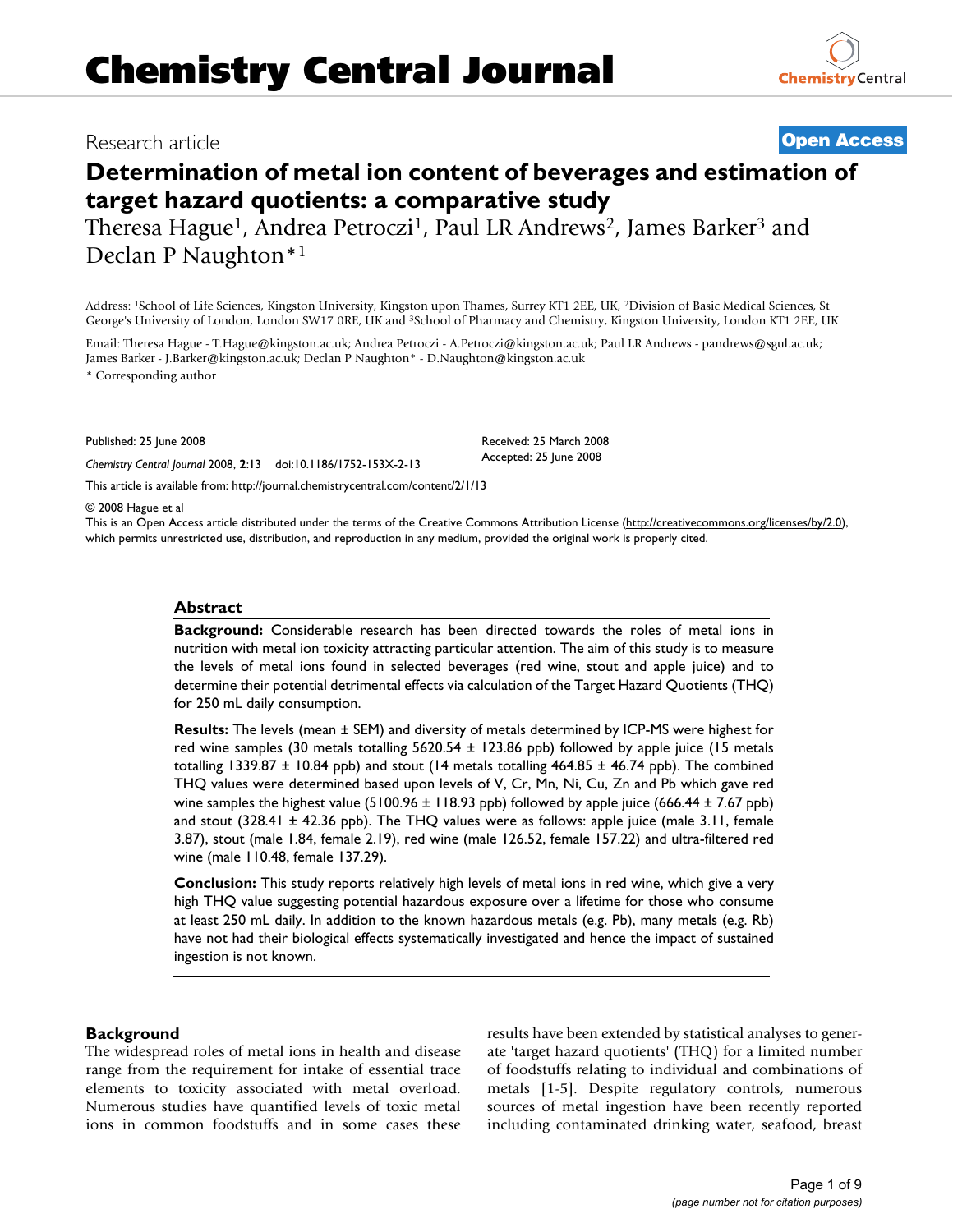milk, herbal medicines, smoking, together with plants and animals used in the diet [1-10]. Between January and November 2007, some 2,680 food recalls were monitored by the Laboratory of the Government Chemist (UK) mainly owing to contamination [11]. Of these, 8% (216) were for metal contamination with 79% (171) of these recalls being for seafood with the rank order of metals involved being Hg (58%), Cd (26%), Pb (10.5%), As  $(3.5\%)$ , Ba  $(\langle 1\% \rangle)$  and Zn  $(\langle 1\% \rangle)$ . Serious incidents of occasional human exposure to metals have resulted from lapses in quality control measures or errors in processing [11].

In addition to the endogenous metal ion content of foodstuffs, numerous steps during processing and packaging may add to the metal ion load. This is exemplified by the authorised use of the many metal containing additives such as the 'antioxidant' stannous chloride (E512). Perhaps, the constant exposure that accompanies repetitive ingestion of foodstuffs that contain known low levels of metal ions is of more consequence. A key potential source of exposure is processed beverages that are known to contain metals, and frequent exposure may result in accumulative effects. Common beverages are assessed for their metal content with regulatory controls over maximum permitted levels in place in most countries. These permitted levels are subject to frequent review and revisions should take account of varying dietary habits in different populations and countries. The metal ion content in beverages has been determined in several studies for consumer protection against contamination, method development or an evaluation of the nutritional status [12-15]. The metal profiles have been reportedly used for the determination of the region of origin [16,17]. The majority of studies report levels of metal ions below the regulatory safe limits for that region. However, studies rarely report the combined effects of frequent ingestion of multiple metal ions which can be addressed as a function of the quantified level of concern in the form of THQ values arising from individual or combined metal concentrations. No studies have reported the individual and combined THQ values for common beverages.

The extension of lifespan in the Western world, in addition to dietary exposure accounting for the largest exposure to metals, warrants regular reviews of the total potential accumulation load over a lifetime. Many metal ions are associated with enhanced oxidative stress, inflammation and cancer [18,19]. The aim of this paper is to assess the levels of metal ions in three processed, commercially-available beverages. In total, the levels of thirty metal ions have been assessed by inductively coupled plasma-mass spectrometry (ICP-MS) for intact red wine, stout and apple juice which were selected as representative processed beverages arising from plants. In order to estimate the levels of metals that are non-protein bound, the levels in the beverage with highest levels (red wine) have been assessed in both the intact fluid and after ultra-filtration. These data were used to calculate the THQ values for key potentially toxic metal ions separately for females and males.

#### **Results**

#### *Metal contents of beverages*

The concentrations of thirty metal ions assessed by ICP-MS are shown in Figures 1 and 2 (for exact values, see additional file 1: Quantification of metal ions in whole apple juice and stout and additional file 2: Quantification of metal ions in red wine pre- and post- ultra-filtration) for red wine, stout and apple juice in parts per billion with the corresponding standard errors of the mean (SEM) values. Concentrations are presented in Figures 1 and 2 in three ranges for convenience: high (up to 1,250 ppb); medium (up to 9 ppb); low (up to 1.5 ppb). Wide variations in the types and levels of metals were detected in the beverages, ranging from some fifteen metals in the apple juice and stout, to thirty in the red wine sample (see additional file 1: Quantification of metal ions in whole apple juice and stout and additional file 2: Quantification of metal ions in red wine pre- and post- ultra-filtration) based on the lower limits of detection (see additional file 2: Quantification of metal ions in red wine pre- and postultra-filtration). Figure 1 clearly shows that intact red wine contains the highest levels and diversity of metals which includes several metals that are not detected in the other beverages (e.g. V, Ni, Sn, Cd, and a range of lanthanides). In contrast, many metals were detected in all three beverages (e.g. Cr, Rb, Co, Pb).

In the apple juice samples, the predominant metals are, in order of concentration, Rb>Mn>Cr>Zn>Cu, with a total measured metal ion concentration of  $1,339.87 \pm 10.84$ ppb. For stout the total metal concentration was 464.86  $\pm$ 46.74 ppb in the order of Cr>Rb>Mn>Zn>Cu.

The total metal ion content measured for the 30 elements was  $5,620.54 \pm 123.86$  ppb for red wine, with the order being Mn>Cr>Zn>Rb>Cu>V for the elements found at the highest concentrations. Red wine contained the most varied composition of metal ions which were also in the highest quantities (Figure 1 and see additional file 2: Quantification of metal ions in red wine, pre- and postultra-filtration). Owing to the high levels of potentially hazardous metal ions, for these analyses, the results were recorded for both the intact beverages and the filtrates after ultra-filtration to remove the components above a molecular weight of 5,000 (nominal). In red wine, a considerable proportion of the metal ion content exists after ultrafiltration. Fourteen metals had lower percentage levels in the ultrafiltrate that were statistically significant (see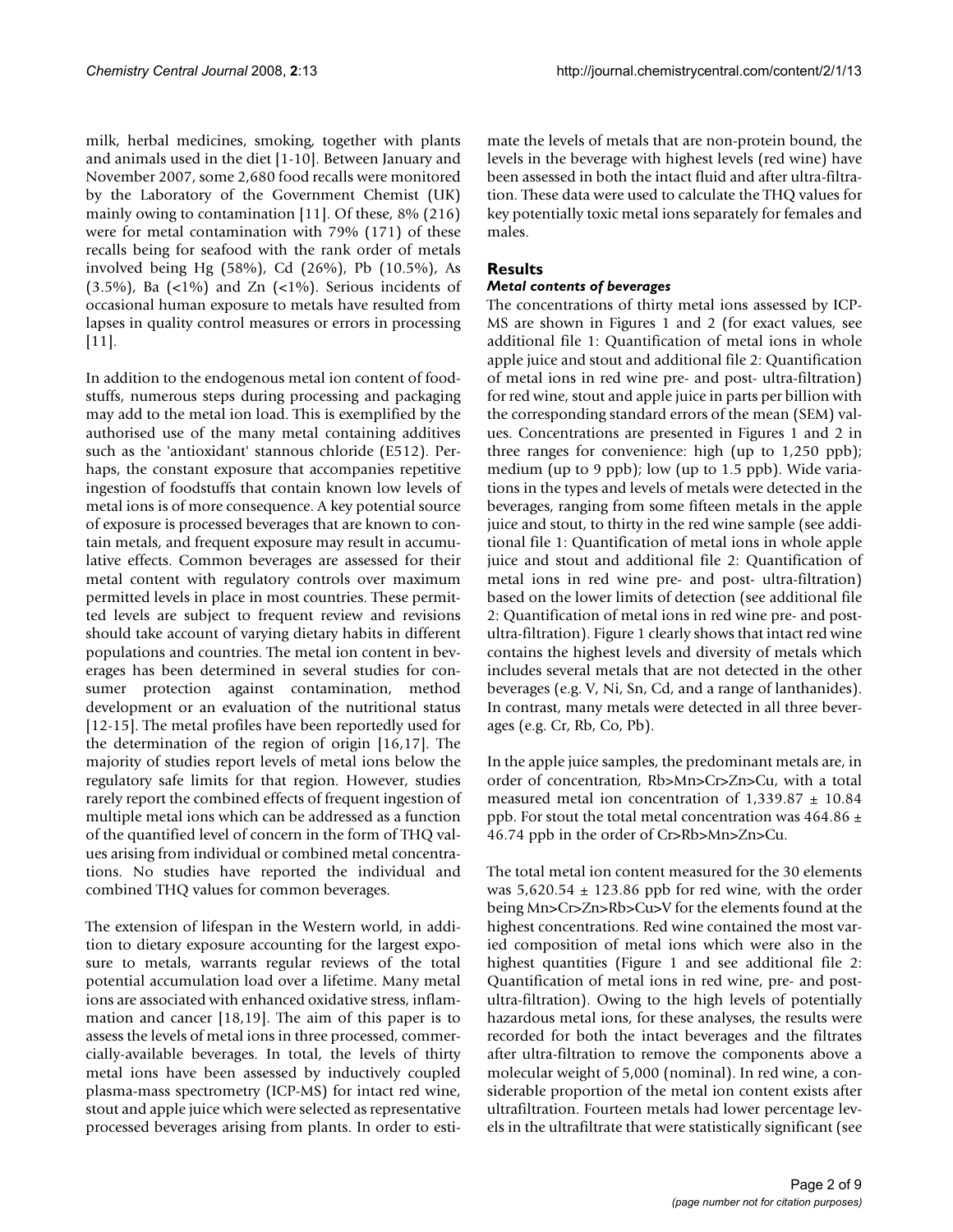



additional file 2: Quantification of metal ions in red wine, pre- and post- ultra-filtration). Of these, nine were approaching 50% in the low molecular mass fraction, with only V in the highest concentration range, the rest being in the lowest concentration range. Thus, quite high levels of metal ions exist in the both the intact and low molecular mass portions except for Cu.

For the intact samples, statistically significant ( $p < 0.05$ ) differences were found between the metal contents of the apple juice, stout and red wine for all metals except Th (p = 0.137). Differences in metal ion concentration were calculated from the data (see additional file 1: Quantification of metal ions in whole apple juice and stout, additional file 2: Quantification of metal ions in red wine pre- and post- ultra-filtration), and these significant differences are highlighted in Table 1. The total levels of metal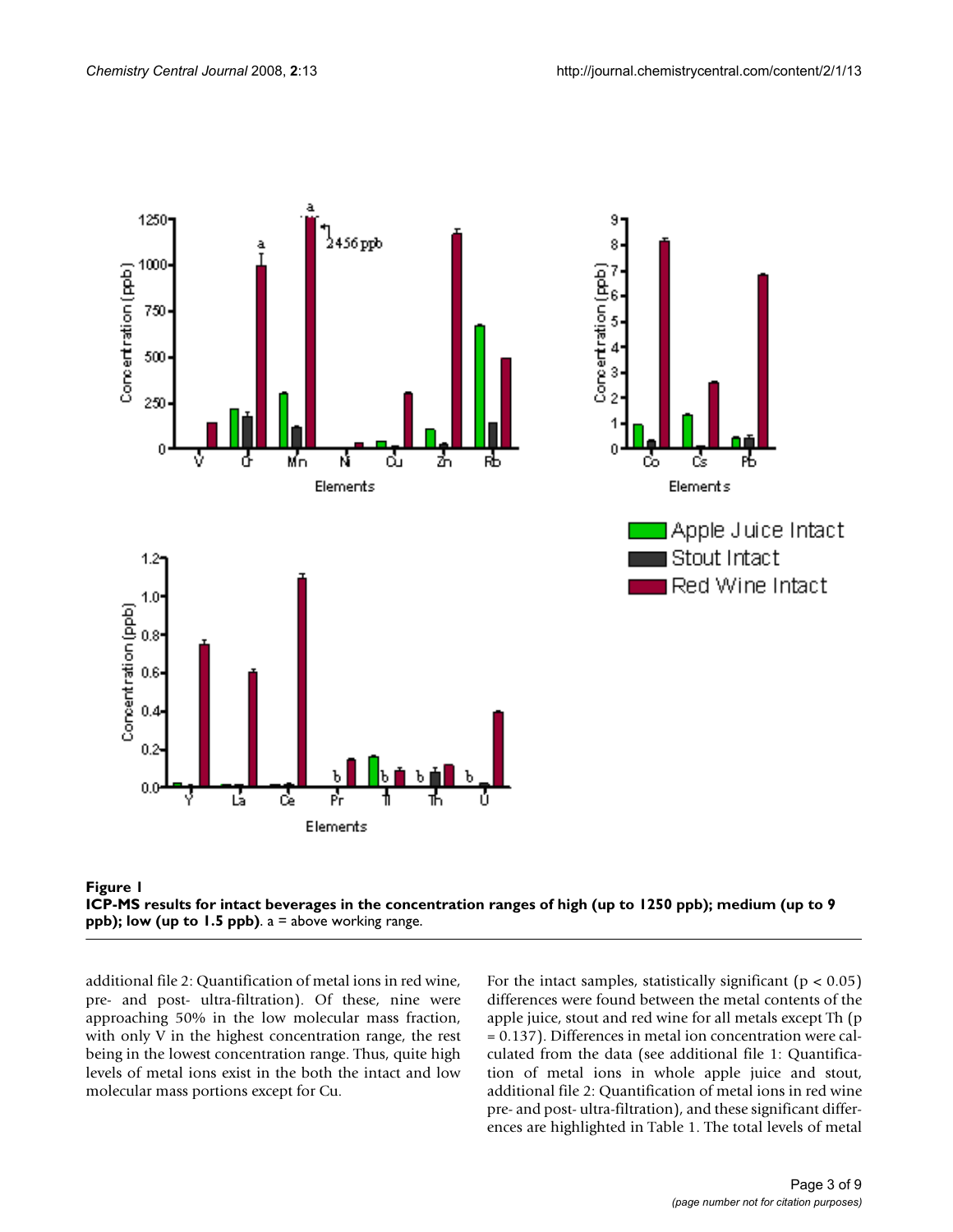

ICP-MS results for intact and ultra-filtered ppb); low (up to 1.5 ppb) **Figure 2** red wine in the concentration ranges of high (up to 1250 ppb); medium (up to 9 **ICP-MS results for intact and ultra-filtered red wine in the concentration ranges of high (up to 1250 ppb); medium (up to 9 ppb); low (up to 1.5 ppb)**. a = above working range.

ions selected for assessment of the THQ values were: red wine  $5,107.76 \pm 118.93$  ppb, apple juice  $666.44 \pm 7.67$ ppb and stout  $328.41 \pm 42.35$  ppb.

## **Discussion**

#### *Target hazard quotients*

The THQ is calculated by the formula established by the Environmental Protection Agency [20] using equation 1, where EFr is the exposure frequency (days/year);  $ED_{\text{tot}}$  is

the exposure duration (year); SFI is the mass of selected dietary ingested (g/day); MCS $_{\text{inorg}}$  is the concentration of inorganic species in the dietary components (μg/g wet weight); R<sub>f</sub>D: oral reference dose (mg/kg/day); BW<sub>a</sub>: the average adult body weight;  $AT_n$ : averaging time for noncarcinogens (day); and 10-3: the unit conversion factor.

$$
THQ = \frac{EFr \times ED_{tot} \times SFI \times MCS_{inorg}}{R_f D \times BW_a \times AT_n} \times 10^{-3}
$$
 (1)

**Table 1: Summary of Tukey HSD post hoc comparisons (p < 0.05) of apple juice, stout and red wine**

| <b>Differences</b>                                                                                                                                              | Elements                                                                           |
|-----------------------------------------------------------------------------------------------------------------------------------------------------------------|------------------------------------------------------------------------------------|
| In all pairs (i.e. Red wine $\leftrightarrow$ Apple juice, Red wine $\leftrightarrow$ Stout, Apple juice Cs, Co, Cu, Mn, Rb, Tl, Zn<br>$\leftrightarrow$ Stout) |                                                                                    |
| Red wine $\leftrightarrow$ (Apple juice and Stout)                                                                                                              | Ce, Cr, Dy, Er, Eu, Gd, Ho, La, Lu, Ni, Pr, Nd, Pb, Sm, Sn, Tb, Tm, U, V,<br>Y. Yb |
| Stout $\leftrightarrow$ (Apple juice and Red wine)                                                                                                              | Cd                                                                                 |

↔ denotes difference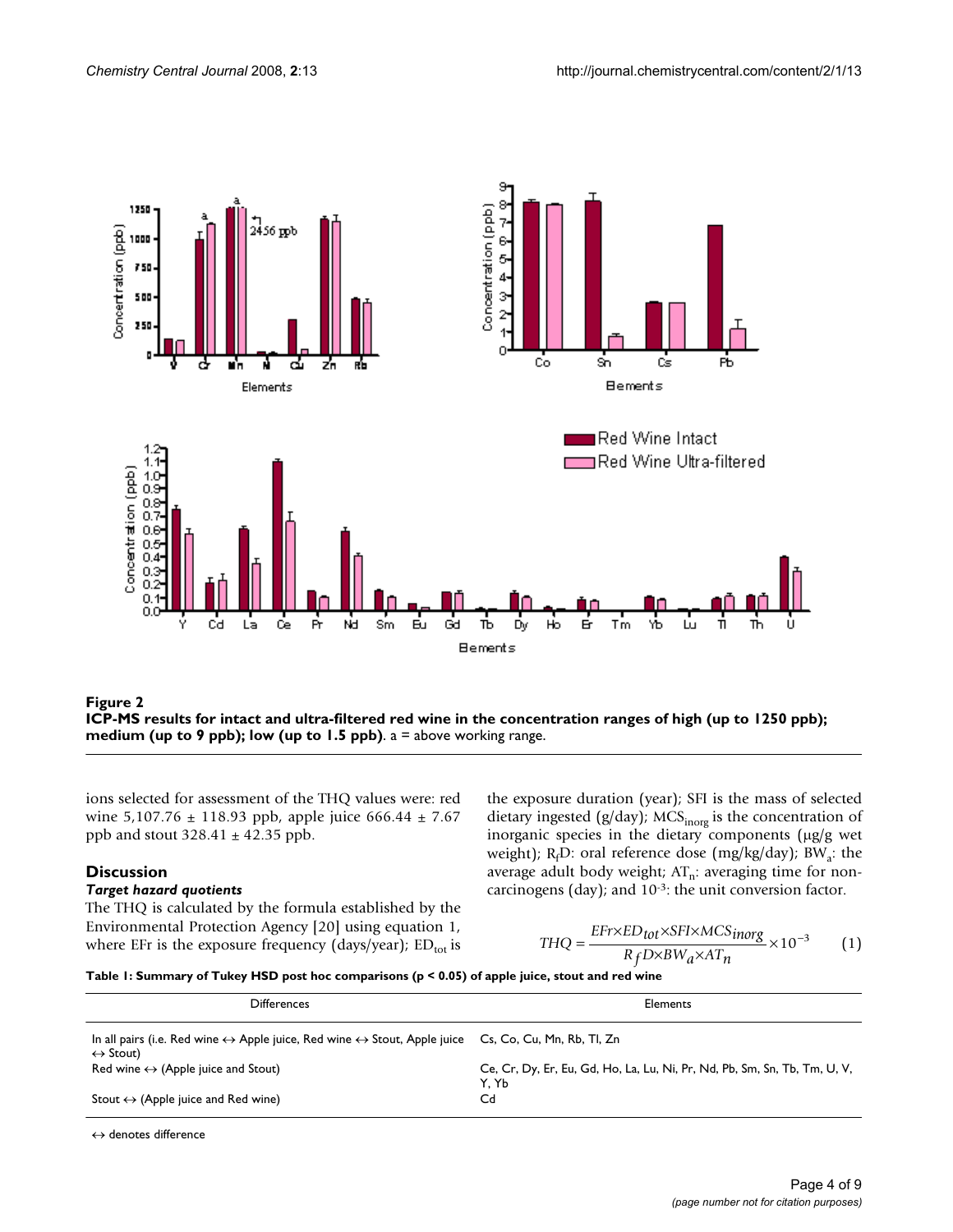The interpretation of the THQ value is binary: THQ is either  $\geq 1$  or  $\lt 1$ , where THQ  $> 1$  indicates a reason for health concern [20]. It must be noted that THQ is not a measure of risk [21] but indicates a level of concern and while the THQ values are additive, they are not multiplicative: e.g. the level of concern at THQ of 20 is larger but not tenfold of those at THQ = 2.

Individual THQ values approach or surpass 1 for two metals in stout (V, Mn) and apple juice (Cu, Mn) (Figures 3 and 4). The contributions from these metals bring the combined THQ values to approximately 2.00 and 3.49 for stout and apple juice, respectively. Owing to differences in average weight and lifespan, the THQ values are raised for females.

In contrast, the THQ values for individual elements in red wine are dominated by  $V$  (>100) with high values for Mn  $(>10)$ , Cu  $(>5)$ , Zn  $(>2.8)$  and Ni  $(>1)$ . The combined THQ values in the case of red wine exceed 125. As expected, the levels for females are raised. When expressed as a percentage, V contributes over 80% with Mn affording some 10% to the total THQ for red wine (Figure 5). With ultrafiltration, the THQ values reduce slightly for all elements, owing to removal of high molecular mass species, except for Cu which exhibits a significant decrease (see additional file 3: THQ values for intact beverages and ultra-filtered red wine).

Many of the toxic effects associated with metals are still under investigation, especially for low concentrations and for lifetime exposure. It is notable that for many metal ions, upper safe limits are unavailable which prevents THQ estimations [22]. Apart from some well recognised cases of metal ion overload, the full effects of metal ions in the body may remain in the realm of sub-clinical pathology acting through numerous mechanisms including oxidative stress. In red wine, a small proportion of the metals are in the high molecular mass form and are probably bound to, or encapsulated in, macromolecules such as proteins. For the detailed discussion of the metals contributing to the high THQ value, particularly in red wine, it must be noted that individual differences such as a persons' genetic make up, environment or co-exposures were not considered.

#### *Vanadium*

Although it is poorly absorbed in the gastrointestinal (GI) tract (ca 2%), V has numerous reported toxic effects which include the liver, kidney, nervous system, cardiovascular system, and blood-forming organs along with an ability to target mitochondria and mediate oxidative stress [23,24]. In the absence of a proven beneficial role in humans along with a paucity of information on the toxic effects, an upper safe limit for V is difficult to substantiate. However, for the purposes of this study we have adopted those commonly used in this field [2,25,26]. THQ values for this element alone of ca 1.0 in stout are notable but the THQ



## Individual Target Hazard Quotients for all **Figure 3** beverages for males (blue) and females (red)

**Individual Target Hazard Quotients for all beverages for males (blue) and females (red)**. \* above working range.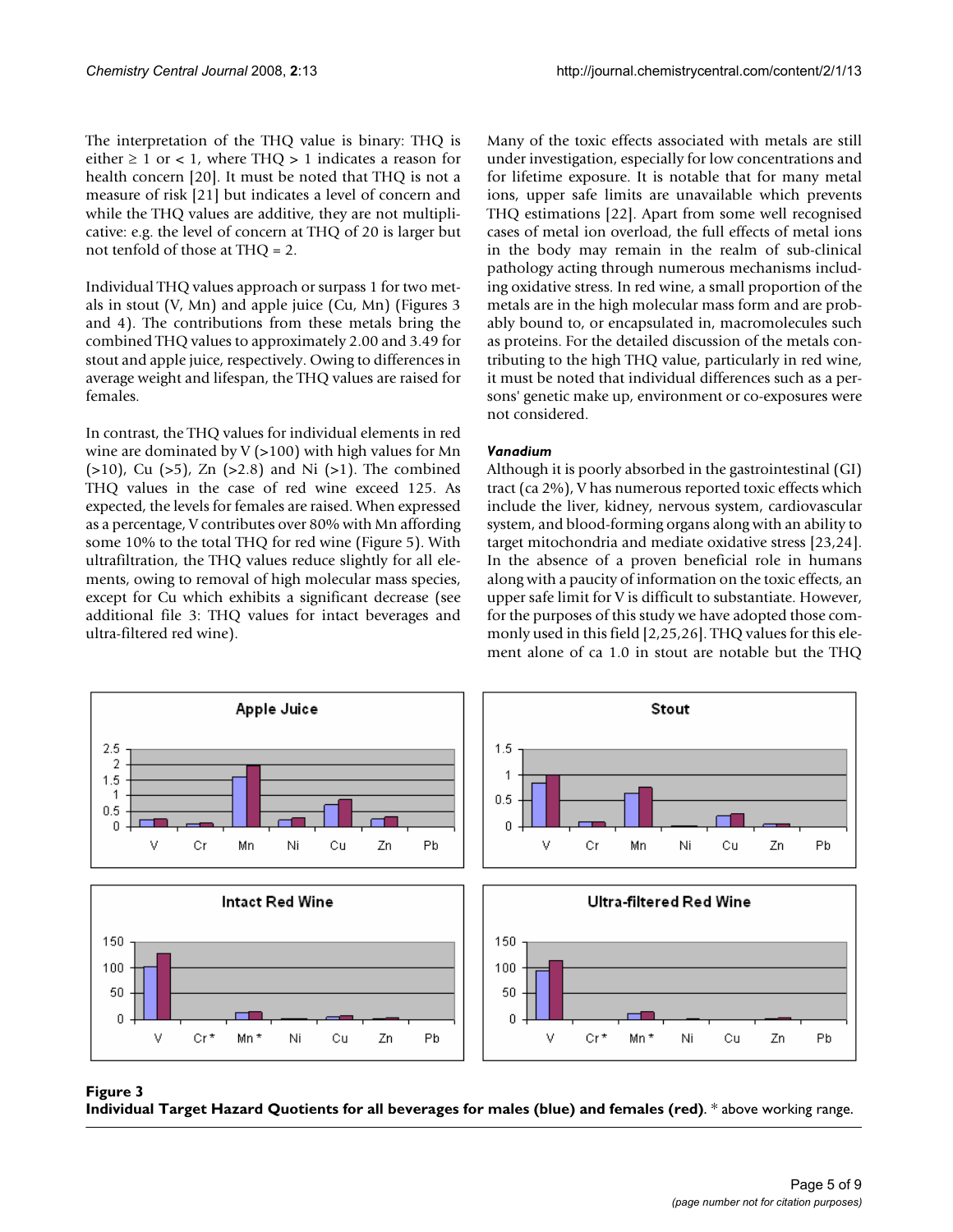



values of >100 in red wine are of particular concern, especially as some 50% of this is as low molecular weight species.

#### *Manganese*

In contrast to V, Mn has numerous uses in the body being a component of several enzymes (e.g. superoxide dismutase). It is found in a number of food stuffs including bread, tea and drinking water. Commonly found in supplements, further studies on this cumulative neurotoxin are required to authoritatively state the upper safe limit. The contribution of Mn to the THQ values for all three beverages is similar as expected for this ubiquitous ele-



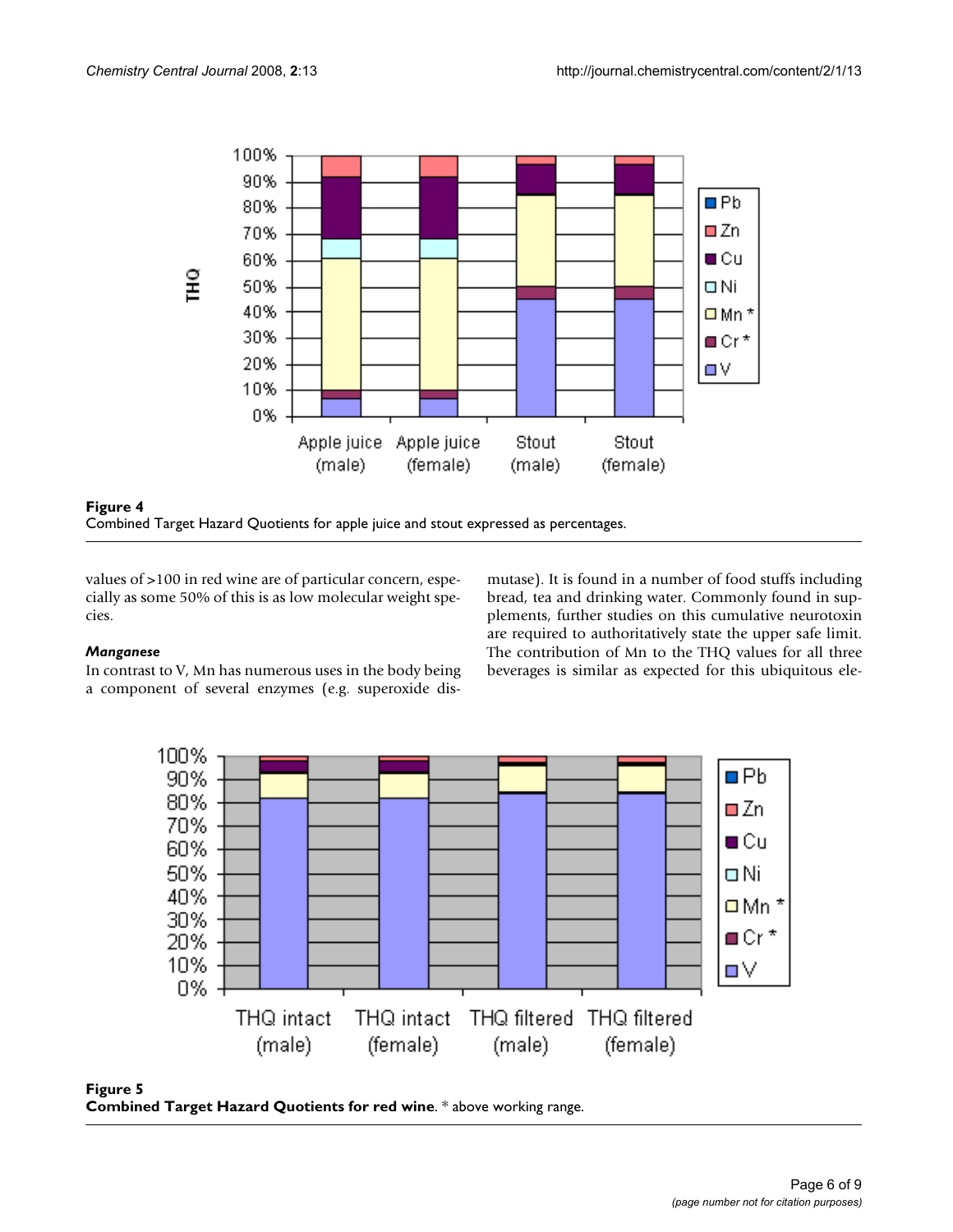ment indicating that relatively high doses are ingested in a normal diet.

#### *Chromium*

Chromium toxicity, like mercury, is very dependent on the species and oxidation states present and is still subject to considerable debate [27-29]. It is normally found in the considerably less toxic trivalent state in foodstuffs, is poorly absorbed in the GI tract and is reported to have beneficial effects on type II diabetes. The hexavalent toxic form participates in oxidative stress [29]. The uncertainties that surround the mechanisms of chromium toxicity, along with its ability to potentiate oxidative stress, warrant concern regarding the levels of this element in red wine, particularly in the low molecular mass form.

#### *Zinc and copper*

Zinc and copper have numerous reported beneficial and detrimental effects, being essential components of many enzymes [30,31]. The interacting intestinal uptake mechanisms can lead to imbalances in absorption of copper which is proposed as a major manifestation of zinc toxicity. Other reported effects include decreased levels of superoxide dismutase, a key enzyme for protection against oxidative damage which may be enhanced by labile copper, which may initiate or exacerbate inflammatory disorders [18]. Copper toxicity is rarely encountered outside of specific disorders, although high levels may prevent Zn uptake. Although it exists predominantly in the high molecular mass form in red wine, release during protein degradation enhances the redox active metal ion burden as a part of the THQ.

#### *Nickel and Lead*

Nickel levels made a moderate contribution to the combined THQ in red wine. Nickel has numerous reported mechanisms of toxicity including redox-cycling and inhibition of DNA repair as well as exhibiting allergenic/sensitising effects. The toxic effects of lead are well documented, particularly as a neurotoxin [32]. Lead is commonly found in foodstuffs such as tea with a recent report of 32% of 1,225 Chinese tea samples exceeding the upper limit for lead [33]. Only the levels found in red wine are significant but do not reach the level of concern in terms of THQ values over the lifespan.

## **Conclusion**

This study is the first to assess the levels of metal ion exposure over a lifetime in terms of the THQ values for the common beverages stout, apple juice and red wine. The levels of metals found in red wine are of particular concern as they lead to very high THQ values and the ultra-filtrates contained approximately 50% of each metal ion. In addition to the known hazards of metal ion intake, it is noteworthy that a large number of metal ions found in these beverages, especially wine, have not been well studied in terms of biological activity. This approach should be extended to the numerous dietary products that are consumed daily over a lifetime.

The quantified level of concern expressed as THQ values may be expanded beyond the arbitrarily selected group of 250 mL per day ingestion by using an estimated consumption distribution in a given population and the probability of the metal content in selected foodstuffs. In order to translate the level of concern arising from the environment into potential risks to human health, modifying factors that may enhance or prohibit the body's ability to cope with metal exposure should also be taken into consideration.

## **Experimental**

Samples of one brand for each of the three beverages: apple juice  $(n = 3)$ , stout  $(n = 4)$  and red wine  $(n = 4)$  were purchased from a local supermarket. The apple juice was pressed in the UK and contained in plastic bottles. The stout was 'foreign extra stout' in glass bottles from Ireland. The red wine was a Shiraz from South Eastern Australia contained in a screw cap glass bottle. All samples were diluted one in ten prior to analyses in triplicate by ICP-MS on a Quadrupole ICP-MS (Agilent Technologies 7500c) using a cross flow nebuliser. For red wine samples, two mL were placed by pipette into an ultrafiltration device (nominal molecular weight cut-off = 5,000) and centrifuged at 2,060 g for 20 mins. Results are presented in parts per billion '*ppb'* (μg/L) with standard errors of the mean (SEM).

The concentrations of the thirty metal ions in the intact samples were compared between the three beverages using One-way ANOVA test, followed by Tukey HSD post hoc comparisons if significant omnibus F was obtained. Statistically significant differences between the intact and filtered red wine samples were tested using paired sample t-test analysis. Owing to the small sample size, the level of significance was set to  $t/F > CV$  at 0.05.

To assess the level of concern arising from the metal concentrations, THQ values were calculated using the measured metal concentration in the intact samples for seven key potentially toxic metal ions for the three beverages and the ultra-filtered red wine. THQ is a ratio between the measured concentration and the oral reference dose, weighted by the length and frequency of exposure, amount ingested and body weight. The THQ values for selected metals were calculated using the method described previously [4] with the following oral reference doses in mg/kg/d [2,13]: V (1.0 × 10-3), Cr (1.5), Mn (1.4  $\times$  10<sup>-3</sup>), Ni (2.0  $\times$  10<sup>-3</sup>), Cu (4.0  $\times$  10<sup>-2</sup>), Zn (3.0  $\times$  10<sup>-1</sup>) and Pb (1.5). For this project, length of exposure was set to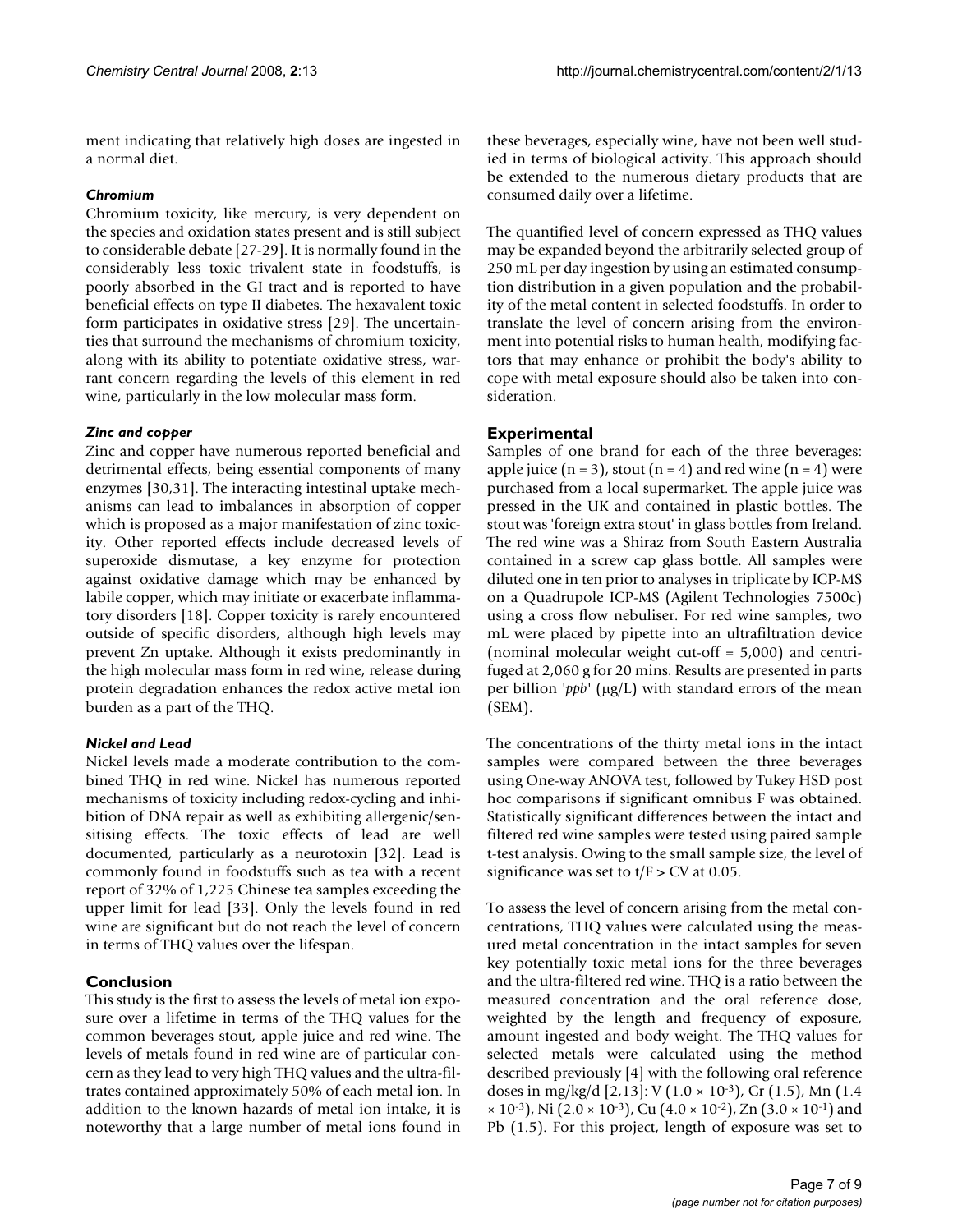17,155 days for males and for females based on the average life expectancy of 81.9 and 84.7, respectively from 18 years of age [34]; one large wine glass (250 mL) consumed daily for all three beverages. THQ was calculated separately for males and females using the mean life expectancies (71.9 and 84.7 years respectively) and the mean weight (83.11 and 69.81 kg respectively) [35]. For the oral reference dose we used the tolerable upper intake level (UL) [25,26], which is the highest average daily intake level without the risk of adverse health effects. Intake above the UL could be hazardous to health to almost all individuals in the general population.

#### **Competing interests**

The authors declare that they have no competing interests.

#### **Authors' contributions**

TH participated in the study design, collection of data, interpretation of results and preparation of the paper, AP participated in the study design, performed the statistical analyses and contributed to drafting the manuscript, PLRA participated in the study design, interpretation of results and preparation of the paper, JB participated in the study design, interpretation of results and preparation of the paper, DN participated in the study design, interpretation of results and preparation of the paper. All authors read and approved the final manuscript.

## **Additional material**

#### **Additional File 1**

*Quantification of metal ions in whole apple juice and stout. This file contains ICP-MS measurement data for apple juice and stout.*

Click here for file [\[http://www.biomedcentral.com/content/supplementary/1752-](http://www.biomedcentral.com/content/supplementary/1752-153X-2-13-S1.doc) 153X-2-13-S1.doc]

## **Additional File 2**

*Quantification of metal ions in red wine pre- and post- ultra-filtration. This file contains ICP-MS measurement data for red wine.* Click here for file [\[http://www.biomedcentral.com/content/supplementary/1752-](http://www.biomedcentral.com/content/supplementary/1752-153X-2-13-S2.doc) 153X-2-13-S2.doc]

## **Additional File 3**

*THQ values for intact beverages and ultra-filtered red wine. This file contains individual and total THQ values for red wine.* Click here for file [\[http://www.biomedcentral.com/content/supplementary/1752-](http://www.biomedcentral.com/content/supplementary/1752-153X-2-13-S3.doc) 153X-2-13-S3.doc]

#### **Acknowledgements**

We are grateful to the NERC facility based at KU for conducting the ICP-MS analyses. TH is supported by a HEFCE Capability Building Award.

#### **References**

- 1. Chien L-C, Hung T-C, Choang K-Y, Yeh C-Y, Meng P-J, Shieh M-J, Han B-C: **[Daily intake of TBT, Cu, Zn, Cd and As for fisher](http://www.ncbi.nlm.nih.gov/entrez/query.fcgi?cmd=Retrieve&db=PubMed&dopt=Abstract&list_uids=11874040)[men in Taiwan.](http://www.ncbi.nlm.nih.gov/entrez/query.fcgi?cmd=Retrieve&db=PubMed&dopt=Abstract&list_uids=11874040)** *Sci Total Environ* 2002, **285:**177-185.
- 2. Wang X, Sato T, Xing B, Tao S: **[Health risks of heavy metals to](http://www.ncbi.nlm.nih.gov/entrez/query.fcgi?cmd=Retrieve&db=PubMed&dopt=Abstract&list_uids=16227070) [the general public in Tianjin, China via consumption of veg](http://www.ncbi.nlm.nih.gov/entrez/query.fcgi?cmd=Retrieve&db=PubMed&dopt=Abstract&list_uids=16227070)[etables and fish.](http://www.ncbi.nlm.nih.gov/entrez/query.fcgi?cmd=Retrieve&db=PubMed&dopt=Abstract&list_uids=16227070)** *Sci Total Environ* 2005, **350:**28-37.
- 3. Liu C-W, Liang C-P, Huang FM, Hsueh Y-M: **[Assessing the human](http://www.ncbi.nlm.nih.gov/entrez/query.fcgi?cmd=Retrieve&db=PubMed&dopt=Abstract&list_uids=16122780) [health risks from exposure of inorganic arsenic through oys](http://www.ncbi.nlm.nih.gov/entrez/query.fcgi?cmd=Retrieve&db=PubMed&dopt=Abstract&list_uids=16122780)[ter consumption in Taiwan.](http://www.ncbi.nlm.nih.gov/entrez/query.fcgi?cmd=Retrieve&db=PubMed&dopt=Abstract&list_uids=16122780)** *Sci Total Environ* 2006, **361:**57-66.
- 4. Chien L-W, Han B-C, Hsu C-S, Jiang C-B, You H-J, Shieh M-J, Yeh C-Y: **[Analysis of the health risk of exposure to breast milk mer](http://www.ncbi.nlm.nih.gov/entrez/query.fcgi?cmd=Retrieve&db=PubMed&dopt=Abstract&list_uids=16442149)[cury in infants in Taiwan.](http://www.ncbi.nlm.nih.gov/entrez/query.fcgi?cmd=Retrieve&db=PubMed&dopt=Abstract&list_uids=16442149)** *Chemosphere* 2006, **64:**79-85.
- 5. Zheng N, Wang QC, Zhang XW, Zheng DM, Zhang ZS, Zhang SQ: **[Population health risk due to dietary intake of heavy metals](http://www.ncbi.nlm.nih.gov/entrez/query.fcgi?cmd=Retrieve&db=PubMed&dopt=Abstract&list_uids=17765948) [in the industrial area of Huludao city, China.](http://www.ncbi.nlm.nih.gov/entrez/query.fcgi?cmd=Retrieve&db=PubMed&dopt=Abstract&list_uids=17765948)** *Sci Total Environ* 2007, **387:**96-104.
- 6. Yang QW, Li H, Long FY: **[Heavy metals of vegetables and soils](http://www.ncbi.nlm.nih.gov/entrez/query.fcgi?cmd=Retrieve&db=PubMed&dopt=Abstract&list_uids=17057956) [of vegetable bases in Chongqing, southwest China.](http://www.ncbi.nlm.nih.gov/entrez/query.fcgi?cmd=Retrieve&db=PubMed&dopt=Abstract&list_uids=17057956)** *Environ Monit Assess* 2007, **130:**271-279.
- 7. Kachenko A, Singh B: **Heavy metals contamination in vegetables grown in urban and metal smelter contaminated sites in Australia.** *Water Air Soil Pollut* 2006, **169:**101-123.
- 8. Navarro-Blasco I, Alvarez-Galindo JI: **[Lead levels in retail samples](http://www.ncbi.nlm.nih.gov/entrez/query.fcgi?cmd=Retrieve&db=PubMed&dopt=Abstract&list_uids=16147428) [of Spanish infant formulae and their contribution to dietary](http://www.ncbi.nlm.nih.gov/entrez/query.fcgi?cmd=Retrieve&db=PubMed&dopt=Abstract&list_uids=16147428) [intake of infants.](http://www.ncbi.nlm.nih.gov/entrez/query.fcgi?cmd=Retrieve&db=PubMed&dopt=Abstract&list_uids=16147428)** *Food Addit Contam* 2005, **22:**726-734.
- 9. Ang HH, Lee KL, Kiyoshi M: **[Determination of lead in Smilax](http://www.ncbi.nlm.nih.gov/entrez/query.fcgi?cmd=Retrieve&db=PubMed&dopt=Abstract&list_uids=16040569) [luzonensis herbal preparations in Malaysia.](http://www.ncbi.nlm.nih.gov/entrez/query.fcgi?cmd=Retrieve&db=PubMed&dopt=Abstract&list_uids=16040569)** *Int J Toxicol* 2005, **24:**165-171.
- 10. Sharma RK, Agrawal M: **Biological effects of heavy metals: An overview.** *J Environ Biol* 2005, **26:**S301-313.
- 11. **Government Chemist** [\[http://www.governmentchemist.org.uk](http://www.governmentchemist.org.uk)]
- 12. Wyrzykowska B, Szymczyk K, Ichichashi H, Falandysz J, Skwarzec B, Yamasaki S: **[Application of ICP sector field MS and principal](http://www.ncbi.nlm.nih.gov/entrez/query.fcgi?cmd=Retrieve&db=PubMed&dopt=Abstract&list_uids=11453786) [component analysis for studying interdependences among](http://www.ncbi.nlm.nih.gov/entrez/query.fcgi?cmd=Retrieve&db=PubMed&dopt=Abstract&list_uids=11453786) [23 trace elements in Polish beers.](http://www.ncbi.nlm.nih.gov/entrez/query.fcgi?cmd=Retrieve&db=PubMed&dopt=Abstract&list_uids=11453786)** *J Agric Food Chem* 2001, **49:**3425-3431.
- 13. Rui YK, Yu QQ, Jin YH, Guo J, Luo YB: **[Application of ICP-MS to](http://www.ncbi.nlm.nih.gov/entrez/query.fcgi?cmd=Retrieve&db=PubMed&dopt=Abstract&list_uids=17655127) [the detection of forty elements in wine.](http://www.ncbi.nlm.nih.gov/entrez/query.fcgi?cmd=Retrieve&db=PubMed&dopt=Abstract&list_uids=17655127)** *Guang Pu Xue Yu Guang Pu Fen Xi* 2007, **27:**1015-1017. Article in Chinese
- 14. Moreno IM, González-Weller D, Gutierrez V, Marino M, Camean AM, González AG, Hardisson A: **Determination of Al, Ba, Ca, Cu, Fe, K, Mg, Mn, Na, Sr and Zn in red wine samples by inductively coupled plasma optical emission spectroscopy: Evaluation of preliminary sample treatments.** *Microchem J* 2008, **88:**56-61.
- 15. Lara R, Cerutti S, Salonia JA, Olsina RA, Martinez LD: **[Trace ele](http://www.ncbi.nlm.nih.gov/entrez/query.fcgi?cmd=Retrieve&db=PubMed&dopt=Abstract&list_uids=15621342)[ment determination of Argentine wines using ETAAS and](http://www.ncbi.nlm.nih.gov/entrez/query.fcgi?cmd=Retrieve&db=PubMed&dopt=Abstract&list_uids=15621342) [USN-ICP-OES.](http://www.ncbi.nlm.nih.gov/entrez/query.fcgi?cmd=Retrieve&db=PubMed&dopt=Abstract&list_uids=15621342)** *Food Chem Toxicol* 2005, **43:**293-297.
- 16. Galgano F, Favati F, Caruso M, Scarpa T, Palma A: **Analysis of trace elements in southern Italian wines and their classification according to provenance.** *LWT – Food Sci Technol* 2008. doi: 10.1016/j.lwt.2008.01.015
- 17. Garcýa-Ruiz S, Moldovan M, Fortunato G, Wunderli S, Alonso J: **Evaluation of strontium isotope abundance ratios in combination with multi-elemental analysis as a possible tool to study the geographical origin of ciders.** *Analyt Chim Acta* 2007, **590:**55-66.
- 18. *Free radicals in biology and medicine* 4th edition. Edited by: Halliwell B, Gutteridge JM. Oxford University Press, UK; 2007.
- 19. Valko M, Rhodes CJ, Moncol J, Izakovic M, Mazur M: **[Free radicals,](http://www.ncbi.nlm.nih.gov/entrez/query.fcgi?cmd=Retrieve&db=PubMed&dopt=Abstract&list_uids=16430879) [metals and antioxidants in oxidative stress-induced cancer.](http://www.ncbi.nlm.nih.gov/entrez/query.fcgi?cmd=Retrieve&db=PubMed&dopt=Abstract&list_uids=16430879)** *Chem Biol Interact* 2006, **160:**1-40.
- 20. **U.S. EPA, Guidance manual for assessing human health risks from chemically contaminated, fish and shellfish, U.S. Environmental Protection Agency, Washington, D.C. (1989) EPA-503/8-89-002.** .
- 21. Tannenbaum LV, Johnson MS, Bazar M: **Application of the Hazard Quotient Method in Remedial Decisions: A Comparison of Human and Ecological Risk Assessments.** *Hum Ecol Risk Assess* 2003, **9:**387-401.
- 22. Naughton. DP, Petroczi A: **[The metal ion theory of ageing: die](http://www.ncbi.nlm.nih.gov/entrez/query.fcgi?cmd=Retrieve&db=PubMed&dopt=Abstract&list_uids=18492242)[tary target hazard quotients beyond radicals.](http://www.ncbi.nlm.nih.gov/entrez/query.fcgi?cmd=Retrieve&db=PubMed&dopt=Abstract&list_uids=18492242)** *Immunity Ageing* 2008, **5:**3.
- 23. Lagerkvist B, Oskarsson A: **Vanadium.** *Handbook on the Toxicology of Metals* Third edition. 2007:905-923.